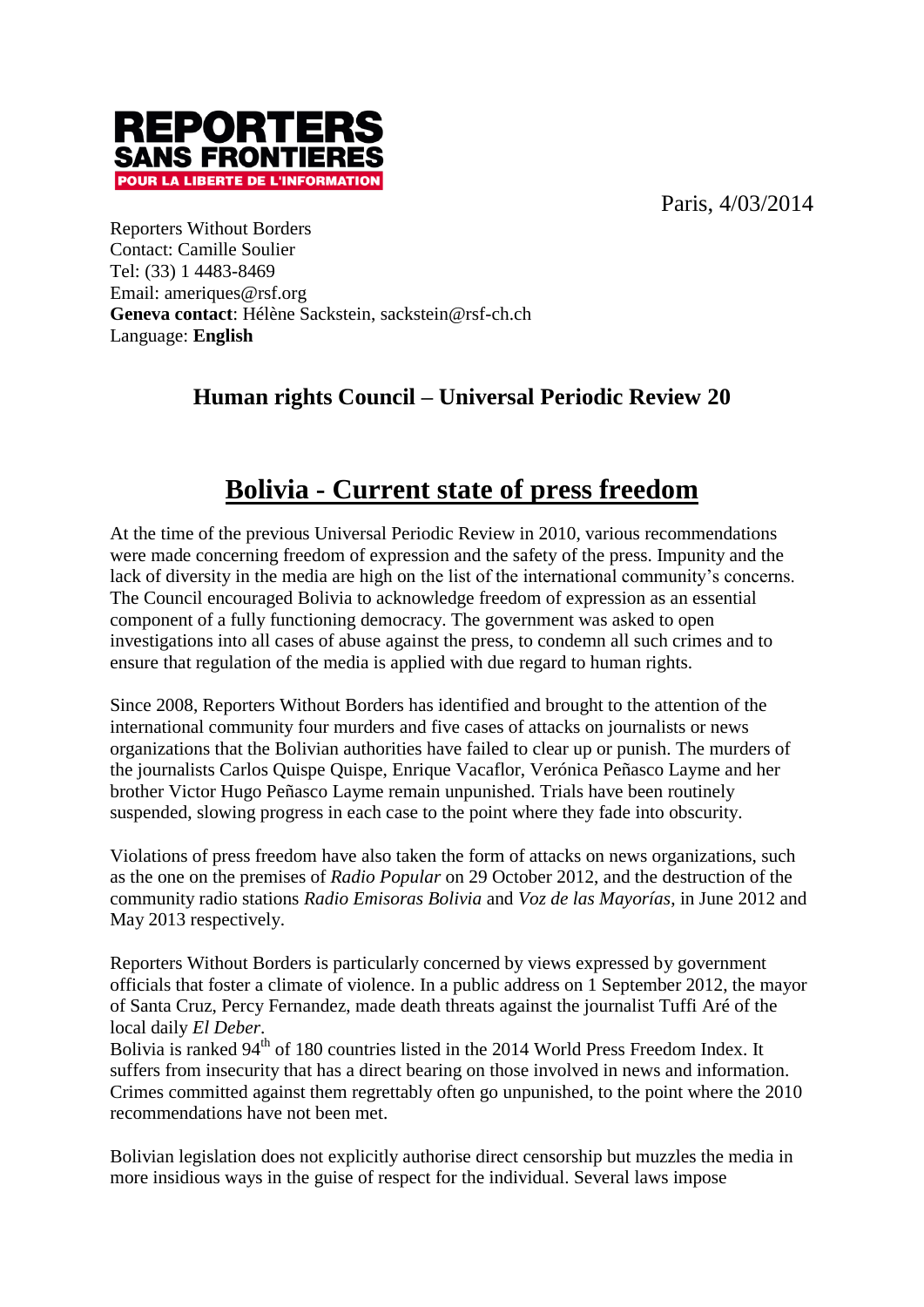restrictions on the media, restricting diversity. Law 045, which bans the dissemination of racist comments in the media either in news reports or editorial opinion, was enacted in 2010 in response to racist slurs against President Evo Morales and some of his ministers who are of Aymara origin. Paradoxically, it purports to guarantee the rights of citizens by encroaching on freedom and preventing debate on a matter of public interest.

The media in Bolivia are dominated by the private sector, which generally sides with the opposition. This divide leads to the polarisation of media organizations between those in private hands and those run by the government, leaving little room for community and indigenous outlets, which remain under-represented and stigmatised as a result of outmoded laws.

#### **Steps taken by the government**

The legal framework in which journalism has developed is by and large outdated, such as the Press Law of 1925, which stipulates financial penalties for any printed publication deemed "clandestine". Yet there is no legal definition of what constitutes a clandestine news outlet to ensure such a ban is be applied clearly.

The body of legislation was brought up to date in 2011 with a new telecommunications, information technology and communication law providing for the fair distribution of radio and television frequencies, which is opposed by privately-owned media.

The new law also provides for support for the development of new technologies for Webbased news outlets and for easier access to the news and information. It purports to guarantee fair distribution of broadcasting frequencies and stations, split equally among public, privately-owned and community outlets.

Reporters Without Borders has welcomed this decision by the National Assembly, inspired by similar measures in neighbouring countries, and views it as a way of protecting news and information against excessive political or financial polarisation.

These measures are a response to some of the 2010 recommendations calling for a commitment to media diversity. However, the organization deplores the fact that the law allows the government to intercept telephone calls in the event of any "threat to national security, external hazard, internal disturbance or disaster".

The same law gives the government the right to take information into its own hands by means of *cadenas,* official announcements which radio and television stations are required to broadcast.

The body of legislation is inadequate for a globalised information landscape, which is increasingly oriented towards the virtual world. Journalists, bloggers and netizens who express themselves via new online media have no protection under the existing Bolivian laws of 1925 and 1957, while the provisions of the 2011 law on telecommunications, information technology and communication are too vaguely defined.